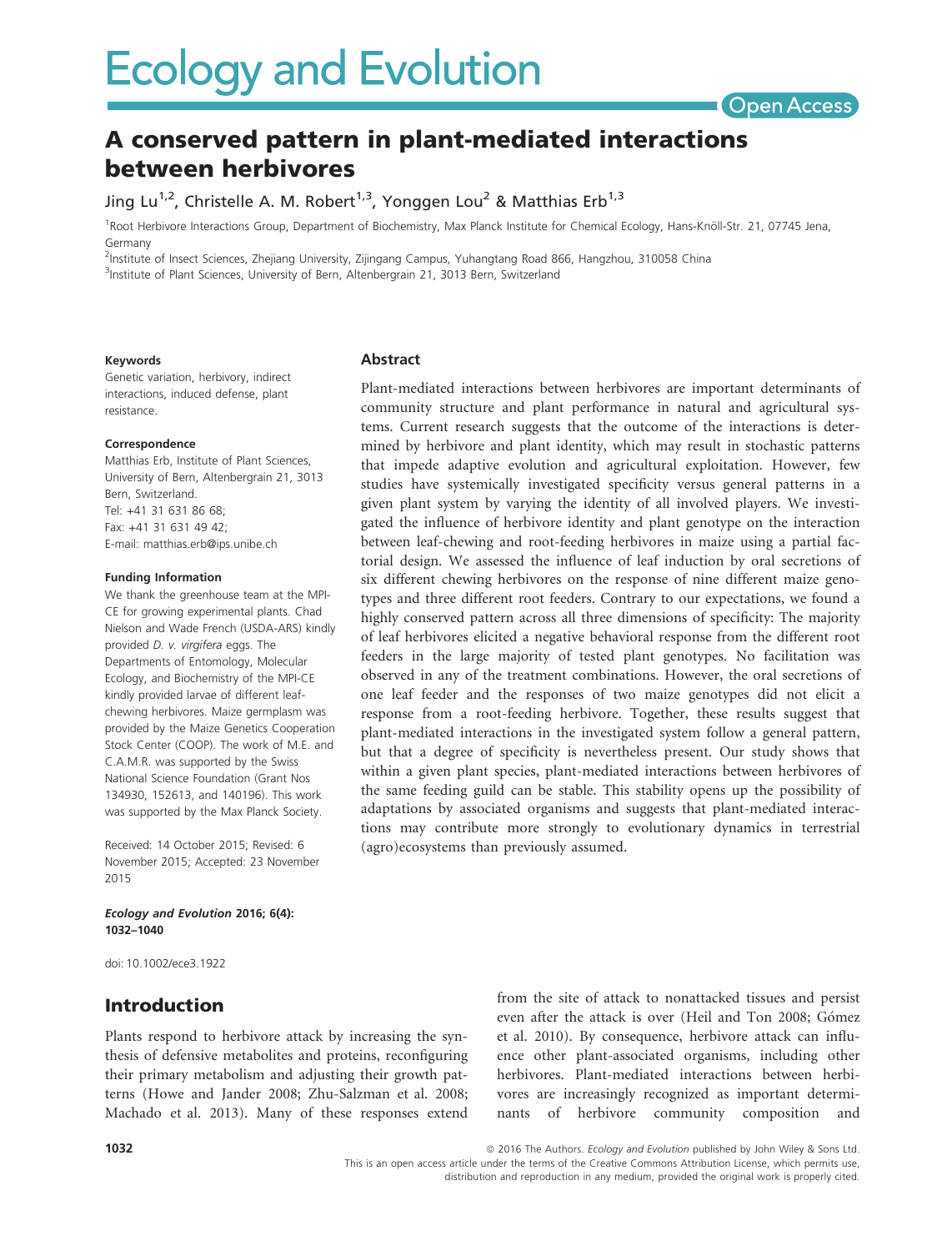multitrophic interactions (Rodriguez-Saona et al. 2005; Kaplan and Denno 2007; Poelman et al. 2008; de Rijk et al. 2013).

The outcome of plant-mediated interactions between herbivores depends on a number of factors, including the identity of the attacking herbivore (Viswanathan et al. 2005), the identity of the plant (Uesugi et al. 2013; Ali et al. 2014; Rasmann 2014), the identity of the responding herbivore (Soler et al. 2010; Huang et al. 2014), and the sequence of arrival (Erb et al. 2011b; Wang et al. 2014). Given the substantial spatial and temporal variation in herbivore communities in nature (Huntly 1991), the question arises whether plant-mediated interactions are predictable for the involved players (Soler et al. 2013) or whether they are largely stochastic (van Dam and Heil 2011). Predictability can favor adaptive evolution, and in the case of plant-mediated interactions, stable patterns may prompt natural enemies to use cues to select good hosts (de Rijk et al. 2013) and plants to adjust to changing herbivore preference and attack patterns (Anderson et al. 2011). Therefore, if we are to interpret ecological observations in relation to plant-mediated interactions from an evolutionary point of view, knowledge about the relative predictability of the underlying herbivore–plant– herbivore interplay is important. The same holds true for the integration of plant-mediated interactions into pest forecasting models and integrated pest management strategies.

Several studies have addressed specificity in plantmediated interactions by varying one or several dimensions of the interaction (Viswanathan et al. 2005; Soler et al. 2007; Ali et al. 2014). However, comparatively few studies have systematically varied all three dimensions (i.e., the attacking herbivore, the responding plant, and the responding herbivore). Uesugi et al. (2013) investigated plant-mediated interactions between three specialist herbivores in three Solidago altissima (L.) genotypes and found significant differences in elicitation and response patterns, but no clear influence of plant genotype on the herbivore responses. Huang et al. (2014) documented that herbivore identity determines the direction of plantmediated interactions in tallow trees (Triadica sebifera L.) in the laboratory and the field, with effects ranging from inhibition to facilitation. A subset of the patterns differed between tree populations from different origins (Huang et al. 2014), suggesting an influence of plant genotype. Currently, the small numbers of different species and genotypes used in most studies make it difficult to assess the presence of general patterns in any given plant system.

Here, we investigated the specificity of plant-mediated interactions between leaf-chewing and root-feeding herbivores in maize (Zea mays subsp. mays L.). Interactions between above- and belowground herbivores are well suited to assess plant-mediated interactions, as herbivores are spatially separated and therefore do not physically interact. Our previous work has shown that root attack by the larvae of the chrysomelid beetle Diabrotica virgifera virgifera (LeConte) (Fig. 1) reduces leaf damage in the field and increases leaf resistance against the leaf-feeding larvae of the noctuid moth Spodoptera littoralis (Boisduval) and the necrotrophic pathogen Setosphaeria turcica (Luttr.) (Erb et al. 2009, 2011a). In the opposite direction, Spodoptera frugiperda (Smith) and S. littoralis attack reduces the performance of D. v. virgifera in the laboratory and the field (Gill et al. 2011), especially if the leaf feeder attacks the plant before the root feeder (Erb et al. 2011b). Although maize is a domesticated plant, much of the genetic diversity of its wild ancestor, teosinte, has been preserved (Hufford et al. 2012). Furthermore, our previous work shows that the interaction between Spodoptera spp. and D. v. virgifera is similar in cultivated maize and teosinte (Erb et al. 2011b). Here, we addressed the question whether the negative effect of leaf herbivore attack on root feeders in maize is a general pattern or whether it only occurs for the previously investigated combinations of herbivores. We measured root herbivore preference, which is a good predictor of root damage, biomass consumption, and survival of D. v. virgifera (Erb et al. 2011b; Robert et al. 2012b). By testing the effect of herbivore-specific induction using oral secretions of six different leaf feeders on the response of three different maize-associated herbivores in nine different maize genotypes, we uncover a strongly conserved interaction pattern which suggests that the outcome of plant-mediated interactions between chewing herbivores in maize is highly predictable.



Figure 1. A first instar western corn rootworm larva (Diabrotica virgifera virgifera) attacking a maize root. Picture credit: Christelle A.M. Robert.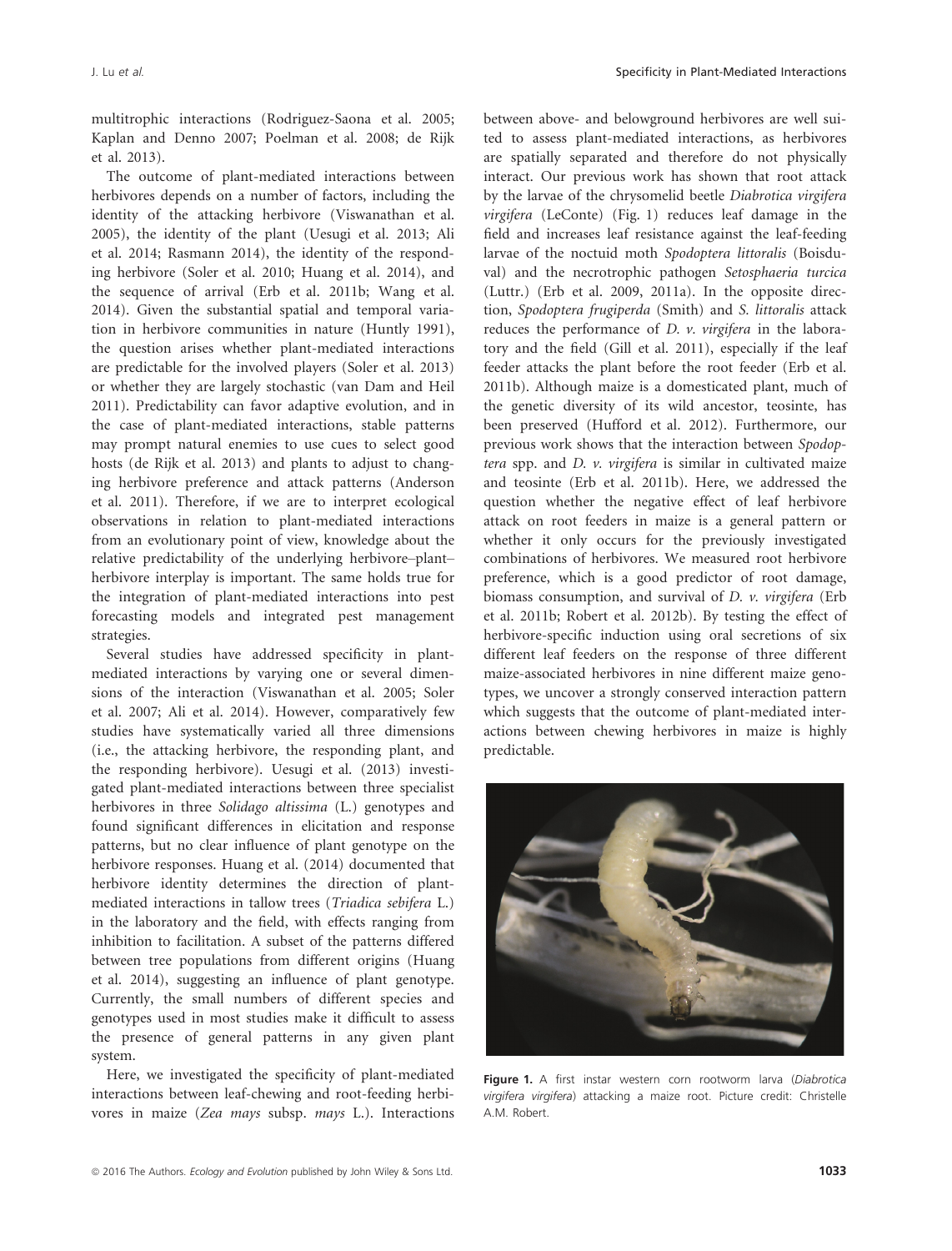# Materials and Methods

#### Plants and insects

The maize hybrid Delprim was obtained from Delley DSP (Delley, Switzerland). Parental inbred lines of the maize nested association mapping (NAM) population, including the lines B73, CML103, HP301, Ki11, Mo18w, NC358, P39GB, and Tx303, were obtained from the Maize Genetics Cooperation Stock Center (COOP). Plants were grown in a bottom-pierced plastic pots (diameter: 4 cm; depth: 11 cm) filled with sand (Hagebaumarkt Leipzig GmbH, Leipzig, Germany) and 1 cm of potting soil (Tonsubstrat, Geeste, Germany) on top in a greenhouse (26  $\pm$  2°C, 14h photoperiod, 55% relative humidity). Plants were irrigated daily with tap water and fertilized twice a week with 0.1% Ferty 3 (Planta Düngemittel, EUFLOR GmbH, München, Germany). Twelve- to fourteen-day-old plants with four fully developed leaves (growth stage V3) were used for all experiments. Eggs of Diabrotica balteata (LeConte) and Diabrotica v. virgifera were obtained from Syngenta (Stein, Switzerland) and the USDA-ARS (Brookings, SD, USA). Eggs of D. undercimpunctata howardii (L.) were provided by Crop Characteristics Inc. (Farmington, MN, USA). All species were reared on fresh maize seedlings (hybrid Biotop, Maisadour Semences, Mont-de-Marsan, France) in a climate chamber (25  $\pm$  2°C, 14-h photoperiod, 60% relative humidity) until use. S. littoralis, Helicoverpa armigera (Hübner), Lymantria dispar (L.), Mamestra brassicae (L.), S. frugiperda, and Manduca sexta (L.) larvae were obtained from in-house rearings at the Max Planck Institute for Chemical Ecology (Jena, Germany). Third to fourth instar larvae were fed on maize (Delprim) for at least 24 h before collecting their oral secretions (OSs), with the exception of the specialist M. sexta, which refused to feed on maize plants and was therefore kept on wild tobacco (Nicotiana attenuata, Torr. ex Watson) until OS collection. Oral secretions were collected as described (Erb et al. 2009).

## Plant treatments

To induce plants in a controlled manner, we mimicked leaf herbivore attack by wounding the undersides of maize leaves by scratching a surface of 2 cm on each side of the midrib with a razor blade. Five microliters of oral secretions (W+OS) or  $H<sub>2</sub>O$  (W) was then applied to the wounds with a micropipette. W+OS treatment results in plant responses that are similar to leaf herbivore attack in maize (Erb et al. 2009). Unless otherwise specified, we first elicited the lowest leaf (L0), followed by the next upper leaf every 12 h. In this way, all the leaves (L0–L3) were elicited after 48 h. The wounding sequence corresponds to the sequential damage pattern of S. littoralis on maize plants (Köhler et al. 2014). To test whether the behavioral response of the root feeders depends on the site of elicitation, we treated only one leaf per plant four times over 48 h by wounding the leaf surface from the tip to the base in a separate experiment (see below). For all experiments, plants without leaf elicitation were included as controls. Root herbivore preference experiments were carried out 48 h after the beginning of the leaf elicitation treatments.

## Herbivore preference setup

The feeding preference of root herbivores was determined in the greenhouse using a Petri dish setup as described (Robert et al. 2012b). This setup allows for the rapid screening of root herbivore preference and results in similar patterns compared to soil-based systems (Robert et al. 2012b; Erb et al. 2015). Whole plants were removed from the pots and their roots were carefully washed with distilled water. Roots of two plants with different leaf treatments (see below) were laid onto a moist filter paper embedded in a Petri dish. Six second instar Diabrotica larvae were then introduced into the Petri dish, which was rapidly closed again and sealed with aluminum foil. The stems were laid in a cavity on the side of the dish, allowing the aboveground parts to be laid freely on the greenhouse tables. The number of larvae on the root systems of the different plants was recorded 0.5, 1.5, 3, and 4 h after introduction. This system delivers similar results to soil-based preference setups (Robert et al. 2012b).

## Herbivore preference tests

Using the setup described above, we carried out a series of preference tests in a partial factorial design. We first defined a generic interaction system consisting of (1) the maize hybrid Delprim, for which herbivore-induced defense responses are well characterized (Rasmann and Turlings 2007; Ton et al. 2007; Erb et al. 2009), (2) the leaf-feeding larvae of S. littoralis, which feed on a variety of host plants, including maize (Salama et al. 1971), and (3) the root-feeding larvae of D. balteata, which have an equally diverse host range, including maize (Pitre and Kantack 1962). Starting from this system, we then varied the identity and elicitation pattern of the inducing herbivore, the identity of the responding herbivore, and the genetic background of the mediating plant. First, we tested herbivore specificity by evaluating the preference of D. balteata between control and wounded plants with (W+OS) and without (W) S. littoralis OS (var. Delprim,  $n = 18$  per induction type). Next, we tested the influence of leaf attack position by evaluating the preference of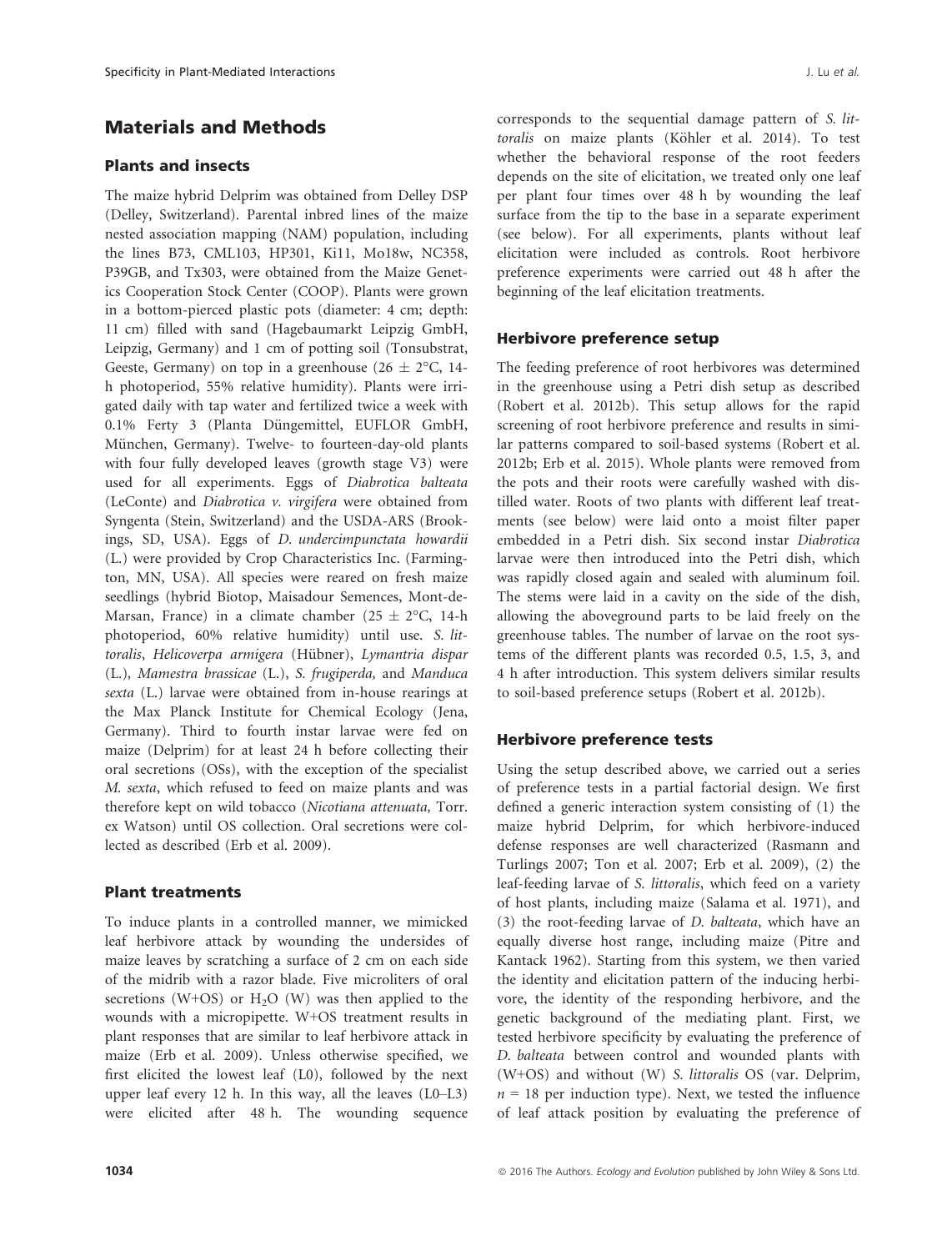D. balteata between control and S. littoralis W+OSinduced maize plants using seedlings (var. Delprim) that were treated on Leaf 0 (L0, the first emerging leaf, sometimes also referred to as cotyledon), L1, L2, or L3 ( $n = 18$ ) for each site of induction). To test the importance of the identity of the inducing herbivore, we tested the preference of D. balteata between control and W+OS-induced plants (var. Delprim), including plants that were treated with the OS from H. armigera, L. dispar, M. brassicae, S. frugiperda, and M. sexta ( $n = 18$  for each species). H. armigera and S. frugiperda are generalist herbivores that feed on maize in the field. L. dispar is a generalist feeding on a number of tree species. M. brassicae is a generalist with a preference for cabbage plants, and M. sexta is specialized on Solanaceae. To test the importance of the identity of the responding herbivore, we evaluated the preference of D. v. virgifera, D. balteata, and D. undecimpunctata when given a choice between control and S. littoralis W+OS-induced maize plants (var. Delprim,  $n = 13$ ). Finally, we tested the influence of plant genotype by evaluating the preference of D. balteata between control and S. littoralis W+OS-induced maize seedlings with different genetic backgrounds. Several parental lines of the maize nested association mapping (NAM) population, which were selected to cover a large portion of maize genetic diversity (McMullen et al. 2009), were used, including the inbred lines B73  $(n = 17)$ , CML103  $(n = 18)$ , HP301  $(n = 12)$ , Ki11  $(n = 18)$ , Mo17  $(n = 18)$ , NC358  $(n = 18)$ , P39  $(n = 16)$ , and Tx303  $(n = 18)$ . A detailed characterization of these lines can be found elsewhere (McMullen et al. 2009). Note that while these parental lines are an ideal resource to screen the overall impact of maize genetic diversity on a given trait, they do not allow for a more detailed association between genetic and phenotypic traits due to genetic linkage disequilibria.

#### Data analysis

To analyze root herbivore preference, we calculated choice proportions for each independent replicate by dividing the average number of total feeding larvae by the average number of larvae feeding on control roots. The proportions of larvae choosing the control sides were then compared to the null hypothesis (equal preference for both sides, resulting in an average proportion of 0.5) using one-sample t-tests in R. Within experiments, levels of significance were adjusted for multiple testing by applying the false discovery rate (FDR) method described by Benjamini and Hochberg (1995) using an Excel worksheet available under the Creative Commons Attribution-Non-Commercial-ShareAlike 3.0 Unported License (Manuel Weinkauf, Zentrum für Marine Umweltwissenschaften, Germany). Within experiments, different choice ratios were compared through analysis of variance (ANOVA) followed by Tukey contrasts in R. Assumptions for ANO-VAs were verified using Shapiro–Wilk and Levene's tests in SigmaPlot 12.0 (Systat Software, Erkrath, Germany).

## **Results**

In a first experiment, we compared the response of D. balteata to leaf elicitation by wounding and wounding combined with the application of S. littoralis oral secretions. The oral secretions of S. littoralis contain elicitors that induce a plant response similar to real herbivore attack (Erb et al. 2009), enabling us to evaluate whether D. balteata responds to leaf damage or, more specifically, to the plant's reaction to exposure to herbivore-associated molecular patterns (HAMPs). When given a choice between control and wounded plants, D. balteata showed no clear preference (Fig. 2, FDR-corrected  $q = 0.025$ ,  $t = -1.24$ ,  $P = 0.2305$ ): Larvae were found to feed on the roots of both plants with a nearly equal frequency. By contrast, D. balteata larvae avoided plants that were induced by wounding and application of oral secretions and showed a significant preference for control plants  $(t = -3.38, P = 0.003)$ . No significant difference in preference was found when comparing the choice ratios of the two treatments  $(F = 1.39, P = 0.246)$ .

Different herbivores show different aboveground feeding patterns (Köhler et al. 2014). To understand whether the site of induction is important for the elicitation of the root herbivore preference pattern, we elicited individual leaves of maize plants by wounding and application of S. littoralis oral secretions and measured D. balteata preference (Fig. 3, FDR-corrected  $q = 0.05$ ). Irrespective of the elicited leaf, D. balteata avoided the roots of leafinduced plants (L0:  $t = 2.26$ ,  $P = 0.037$ ; L1:  $t = 2.9$ ,  $P = 0.011$ ; L2:  $t = 2.3$ ,  $P = 0.033$ ; L3:  $t = 4.00$ ,



Figure 2. Diabrotica balteata specifically avoids roots of leaf-infested plants. Average root preferences  $(\pm S$ E) of dual-choice experiments are shown. Leaves were induced by wounding or wounding and application of S. littoralis oral secretions. Stars indicate a significant preference for control plants (FDR-corrected  $q < 0.025$ ). The P-value of an analysis of variance comparing the different choice situations is shown on the right.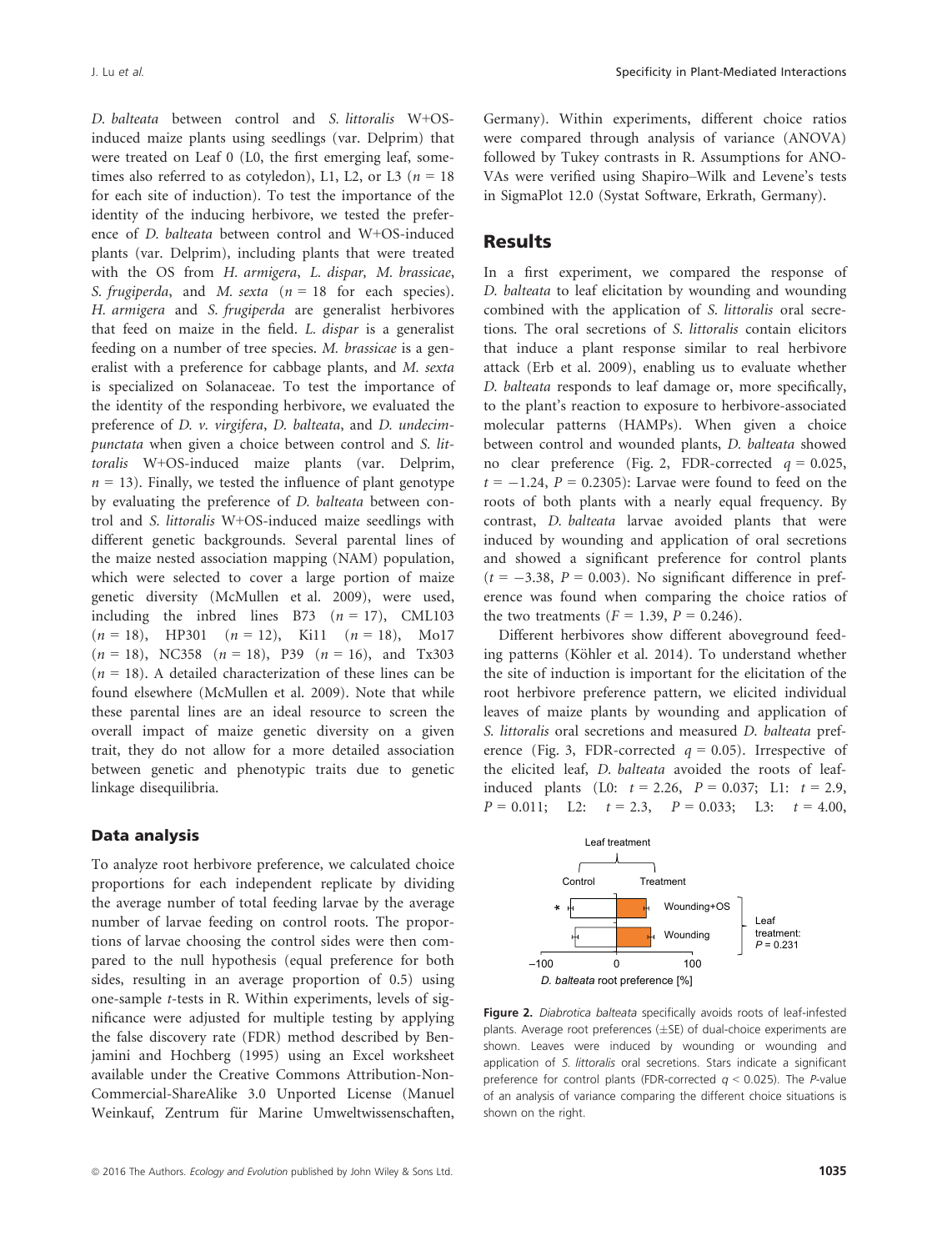

Figure 3. Diabrotica balteata avoids leaf-infested plants independently of the site of attack. Average root preferences  $(\pm S$ E) of dual-choice experiments are shown. Individual leaves were induced by wounding and application of S. littoralis oral secretions. Stars indicate a significant preference for control plants (FDR-corrected  $q < 0.05$ ). The P-value of an analysis of variance comparing the different choice situations is shown on the right.



Figure 4. Leaf herbivore identity determines *D. balteata* root preference. Average root preferences  $(\pm S E)$  of dual-choice experiments are shown. Plants were induced by wounding and application of oral secretions of different leaf-chewing herbivores. Stars indicate a significant preference for control plants (FDRcorrected  $q < 0.03$ ). Raw P-values for  $P \le 0.1$  are depicted. The P-value of an analysis of variance comparing the different choice situations is shown on the right.

 $P < 0.001$ ). No significant differences were found between the choice ratios of the different elicitation positions  $(F = 0.63, P = 0.602).$ 

To assess whether HAMPs from other leaf-chewing herbivores elicit different preference responses in D. balteata, we treated wounded plants with oral secretions from five additional herbivores, ranging from the common maize feeder S. frugiperda to the solanaceous specialist M. sexta (Fig. 4, FDR-corrected  $q = 0.03$ ). D. balteata larvae showed a significant preference for control roots when offered plants that were elicited by



Figure 5. Root herbivore preference patterns do not differ between Diabrotica species. Average root preferences  $(\pm S E)$  of dual-choice experiments are shown. Plants were induced by wounding and application of S. littoralis oral secretions (Star indicates an FDR-corrected  $q$  < 0.016). Raw P-values for  $P \le 0.1$  are depicted. The P-value of an analysis of variance comparing the different choice situations is shown on the right.

S. frugiperda (t = -3.77, P = 0.001), M. sexta (t = -7.8,  $P < 0.001$ ), and *L. dispar* ( $t = -5.1$ ,  $P < 0.001$ ). They also tended to prefer controls of M. brassicae-induced plants  $(t = -2.0, P = 0.059)$ . By contrast, no significant avoidance response toward H. armigera-induced plants was found ( $t = -0.3$ ,  $P = 0.784$ ). Analysis of variance revealed a significant treatment effect  $(F = 4.4, P = 0.003)$ , and Tukey contrasts showed a pairwise difference between the choice rates in the H. armigera and M. sexta ( $P = 0.02$ ) as well as L. dispar treatments ( $P = 0.003$ ).

Maize is attacked by several root-feeding insects, including the specialist  $D$ .  $\nu$ . virgifera and the polyphagous D. balteata and D. undecimpunctata (O'Day 1998). To assess whether these species respond differently to leaf elicitation, we profiled their behavior in a choice setup including root systems from control and S. littoralis W+OS-elicited plants (Fig. 5, FDR-corrected  $q = 0.016$ ). D. v. virgifera significantly preferred control over leafinfested plants  $(D.v.v: t = -2.9, P = 0.012)$ . D. balteata and D. undecimpunctata showed trends in the same direction (*D.b*:  $t = -2.3$ ,  $P = 0.038$ ; *D.u*:  $t = -1.7$ ,  $P = 0.109$ ). No significant difference was found between the choice ratios of the different herbivores ( $F = 0.9$ ,  $P = 0.903$ ).

To understand the influence of the plant genetic background on the leaf-induced root herbivore preference pattern, we used eight parental lines of the nested association mapping population, including germplasm from North America, Mexico, and the tropics (McMullen et al. 2009). In five genotypes, D. balteata preferred control over leafinduced plants (Fig. 6; FDR-corrected  $q = 0.031$ ,  $P < 0.031$ ). In one line, Tx303, the larvae showed a tendency for controls  $(t = -1.8, P = 0.084)$ . In two lines, P39 and NC358, no significant preference pattern was observed (P39:  $t = -0.48$ ,  $P = 0.636$ ; NC358:  $t = 0.17$ ,  $P = 0.866$ ). The overall effect of plant genotype on choice ratios was not significant ( $F = 1.7$ ,  $P = 0.113$ ).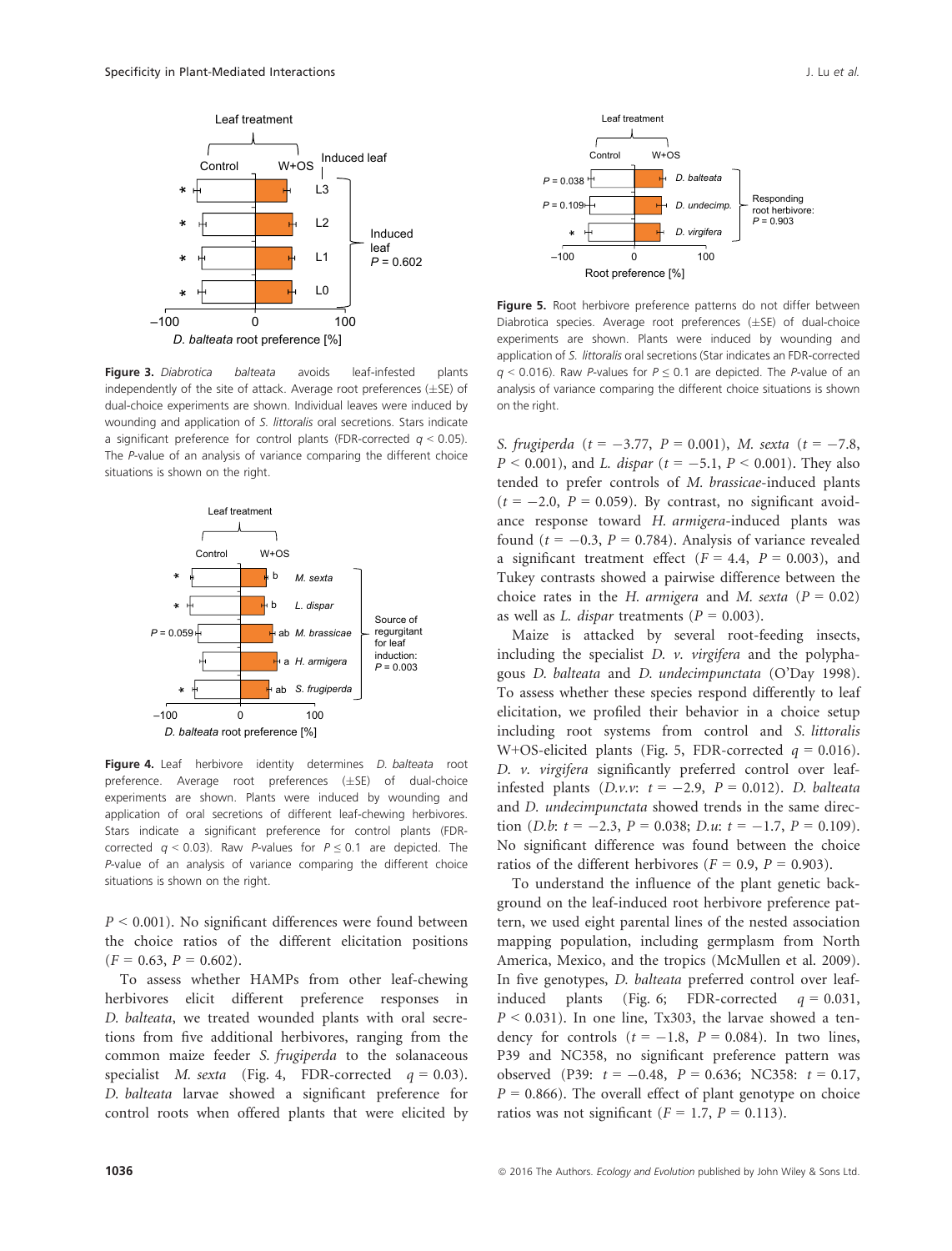

Figure 6. The plant genetic background determines D. balteata root preference. Average root preferences  $(+SE)$  of dual-choice experiments are shown. Inbred lines with different genetic backgrounds were induced by wounding and application of S. littoralis oral secretions. Stars indicate a significant preference for control plants (FDR-corrected  $q < 0.03$ ). Raw P-values for  $P \le 0.1$  are depicted. The P-value of an analysis of variance comparing the different choice situations is shown on the right.

# **Discussion**

The present study reveals that plant-mediated interactions between leaf- and root-feeding herbivores are conserved across different inducing and responding herbivore species and plant genotypes (Fig. 7). For the large majority of tested leaf herbivores, plant genotypes, and root herbivores, the outcome of the interaction was the same: Leaf elicitation resulted in a reduction in root attractiveness and a preference of the root feeders for control plants. This result is in line with earlier studies showing that leaf attack by Spodoptera spp. reduces the number of  $D$ .  $\nu$ .  $vir$ gifera herbivores feeding on maize roots in the field (Erb et al. 2011b; Gill et al. 2011) and the performance of D. v. virgifera on maize and teosinte (Erb et al. 2011b).

In contrast to the general pattern observed here, other studies found substantial differences in the impact of individual herbivore species on plant-mediated interactions (Poelman et al. 2008; Uesugi et al. 2013; Huang et al. 2014). Two reasons may account for the contrasting results. First, we compared herbivores of the same feeding guild, while many other studies used herbivores with different feeding modes. The feeding guild has been predicted to be an important determinant for the outcome of plant-mediated interactions (Soler et al. 2013). Second, we standardized leaf damage and specifically compared the influence of the oral secretions of different chewing herbivores. While this approach has its advantages as it specifically measures the response of the plant to different HAMPs (Felton and Tumlinson 2008), it cannot capture the full suite of differences between different attacking herbivores, including bite size, speed, and movement, which may influence plant responses (Bricchi et al. 2010). Johnson et al. (2012) analyzed studies on the outcome of interactions between leaf- and root-feeding herbivores and found that the outcome of the interactions is determined by the sequence of arrival and the type of herbivore. However, the meta-analysis also documented the substantial variability of outcome parameters that are possible even after separating them by the above parameters (Johnson et al. 2012). We also found that certain combinations of herbivores and genotypes lead to an outcome of the interaction that differs from the norm, which adds to the current notion that most plant-mediated interactions are, at least to a certain degree, specific. It is also important to note that our experiments only covered a fraction of all possible interaction combinations. In theory, we could have performed 162 different choice experiments with available herbivores and plant genotypes, and it is possible that we may not have captured the full suite of specificity with our partial factorial design.

Understanding whether plant-mediated interactions lead to stable and predictable outcomes is important to predict their impact on the evolution of associated organisms and to integrate them into pest management strategies. In maize, the entomopathogenic nematode Heterorhabditis megidis has been shown to be less attracted to D. v. virgifera-infested roots of plants that are attacked by S. littoralis aboveground (Rasmann and Turlings 2007), which may reflect an adaptation to the negative effect of leaf herbivory on maize-associated root feeders. Furthermore, although maize plants clearly respond systemically to leaf attack, our previous work shows that the systemic response in the roots is fundamentally different from the local leaf response (Erb et al. 2009; Marti et al. 2013). The toxic benzoxazinoid 2-(2-hydroxy-4,7-dimethoxy-1,4-benzoxazin-3-one)-beta-Dglucopyranose (HDMBOA-Glc) for instance is strongly induced aboveground, but does not respond systemically in the roots (Glauser et al. 2011; Marti et al. 2013). On the contrary, leaf infestation can even suppress root defenses, including the release of benzoxazinoids and terpenoids (Rasmann and Turlings 2007; Neal et al. 2012). This pattern of defensive investment may reflect the fact that leaf attack strongly reduces the probability of root infestation, making it unnecessary for the plant to mount costly defense responses belowground other than the systemic changes in phenylpropanoids and ethylene emissions that are likely responsible for the strong avoidance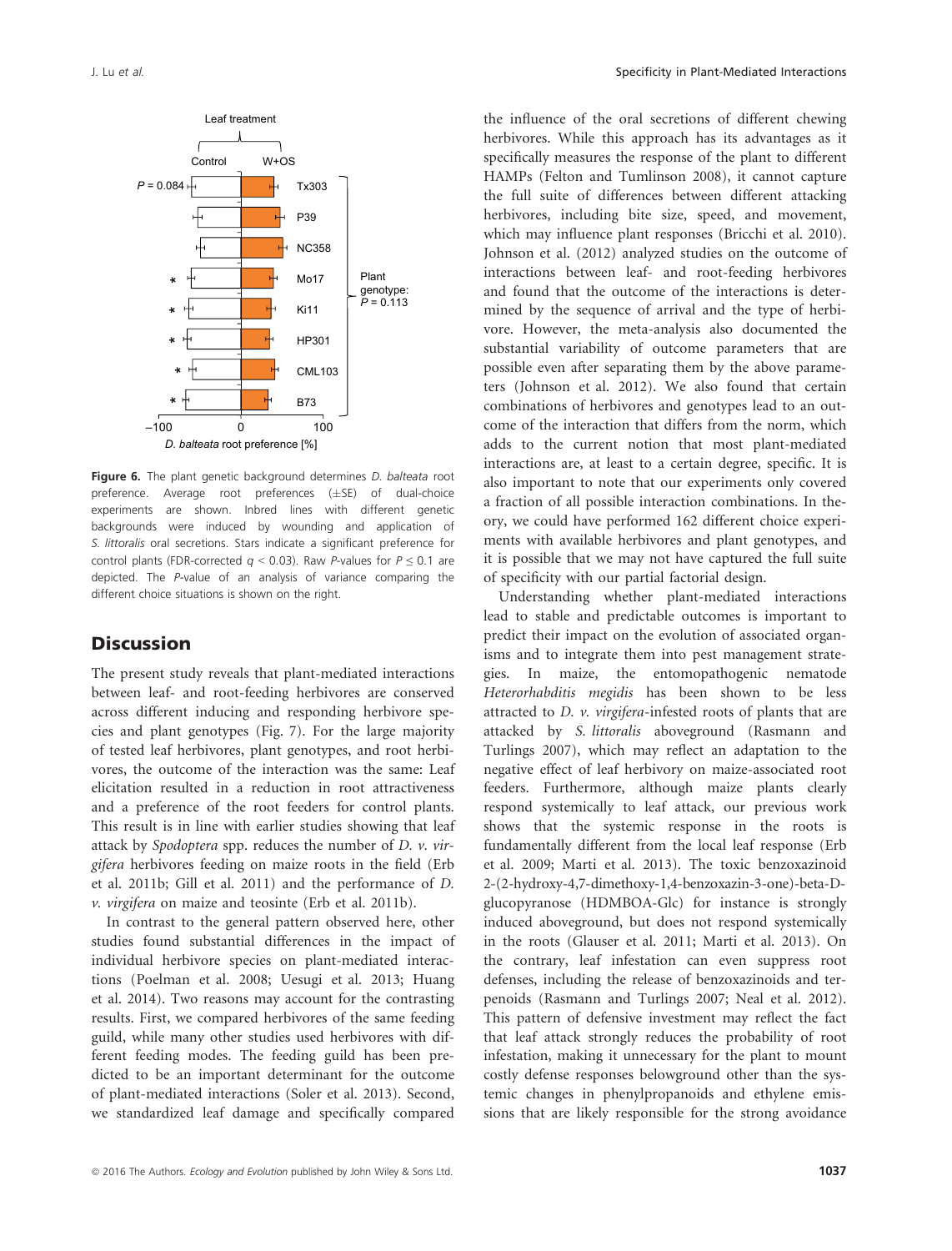

by Diabrotica spp. (Robert et al. 2012a; Erb et al., submitted). Finally, D. v. virgifera grows significantly less on leaf-infested maize plants in a no-choice situation (Erb et al. 2011b). The avoidance response of the root feeders observed here may therefore be an adaptation to the reduced host quality of leaf-infested plants. Together, the observed responses are compatible with the notion that the stability of the plant-mediated interaction pattern may have favored adaptive evolution in the associated organisms. As our knowledge about the specificity of plant-mediated interactions increases, it may eventually be possible to test this hypothesis more comprehensively across different plant systems.

From an applied point of view, our results suggest that it may be possible to adjust treatment thresholds by integrating knowledge about plant-mediated interactions. As the effect of leaf herbivory on root pests in maize is predominantly negative (Erb et al. 2011b; Gill et al. 2011), it can be expected that the presence of leaf herbivores in the field may make it unnecessary to treat the soil against root feeders. Alternatively, treatment could be restricted to the parts of the field with the lowest density of leaf feeders. Given the substantial cost of D. v. virgifera in maize production, it may be warranted to consider refining current pest management strategies accordingly.

#### Figure 7. A conserved pattern of plantmediated interactions between herbivores in maize. The figure summarizes the direction of the effects of leaf induction by different herbivores on the responses of different root herbivores in the different plant genetic backgrounds that were tested in this study. Note that only neutral to negative effects were observed; no combination resulted in an increase of attractiveness of the roots for the root herbivores.

# Conclusions

Our study shows that plant-mediated interactions between chewing herbivores in maize follow a clear pattern: Leaf elicitation reduces the attractiveness of the roots for belowground herbivores. This conserved pattern is associated with potentially adaptive responses of plants, herbivores, and their natural enemies as shown in previous studies, which again is compatible with the notion that stable plant-mediated interactions can lead to adaptive evolution. In the future, it will be important to extend the current approach involving multiple herbivores and genotypes to other plant herbivore systems to evaluate whether general or stochastic patterns are more prevalent in nature.

# Acknowledgments

We thank the greenhouse team at the MPI-CE for growing experimental plants. Chad Nielson and Wade French (USDA-ARS) kindly provided D. v. virgifera eggs. The Departments of Entomology, Molecular Ecology, and Biochemistry of the MPI-CE kindly provided larvae of different leaf-chewing herbivores. Maize germplasm was provided by the Maize Genetics Cooperation Stock Center (COOP). The work of M.E. and C.A.M.R. was supported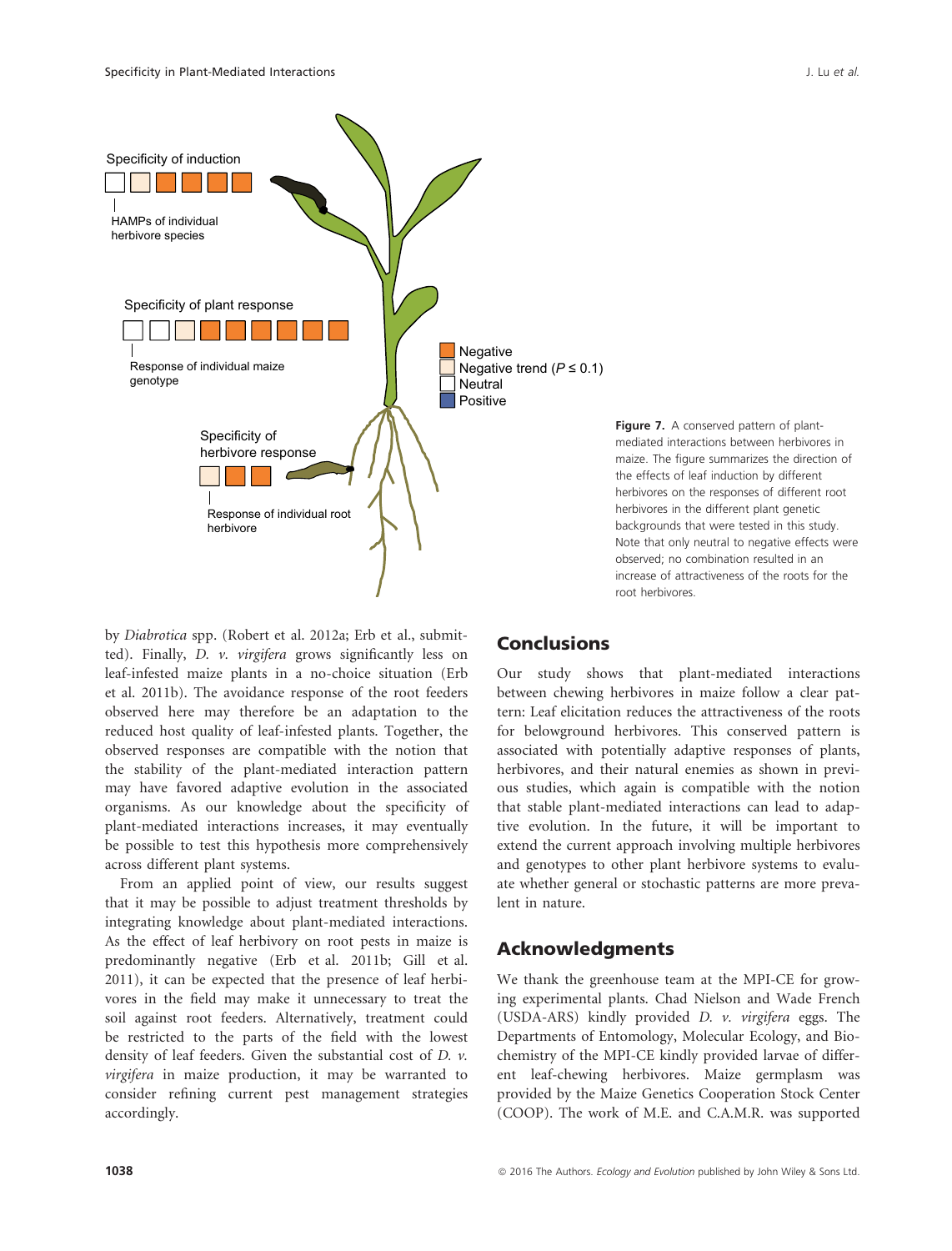by the Swiss National Science Foundation (Grant Nos 134930, 152613, and 140196). This work was supported by the Max Planck Society.

# Data Accessibility

To be filled in at a later stage of the review process.

# Conflict of Interest

None declared.

### References

- Ali, J. G., A. A. Agrawal, and C. Fox. 2014. Asymmetry of plant-mediated interactions between specialist aphids and caterpillars on two milkweeds. Funct. Ecol. 28:1404–1412.
- Anderson, P., M. M. Sadek, and F. L. Wäckers. 2011. Root herbivory affects oviposition and feeding behavior of a foliar herbivore. Behav. Ecol. 22:1272–1277.
- Benjamini, Y., and Y. Hochberg. 1995. Controlling the false discovery rate: a practical and powerful approach to multiple testing. J. R. Stat. Soc. Ser. B 1:289–300.
- Bricchi, I., M. Leitner, M. Foti, A. Mithöfer, W. Boland, and M. E. Maffei. 2010. Robotic mechanical wounding (MecWorm) versus herbivore-induced responses: early signaling and volatile emission in Lima bean (Phaseolus lunatus L.). Planta 232:719–729.
- van Dam, N. M., and M. Heil. 2011. Multitrophic interactions below and above ground: en route to the next level. J. Ecol. 99:77–88.
- Erb, M., V. Flors, D. Karlen, E. de Lange, C. Planchamp, M. D'Alessandro, et al. 2009. Signal signature of abovegroundinduced resistance upon belowground herbivory in maize. Plant J. 59:292–302.
- Erb, M., T. G. Köllner, J. Degenhardt, C. Zwahlen, B. E. Hibbard, and T. C. J. Turlings. 2011a. The role of abscisic acid and water stress in root herbivore-induced leaf resistance. New Phytol. 189:308–320.
- Erb, M., C. A. M. Robert, B. E. Hibbard, and T. C. Turlings. 2011b. Sequence of arrival determines plant-mediated interactions between herbivores. J. Ecol. 99:7–15.
- Erb, M., C. A. M. Robert, G. Marti, J. Lu, G. Doyen, N. Villard, et al. 2015. A physiological and behavioral mechanism for leaf-herbivore induced systemic root resistance. Plant Physiol. first published online October 1, 2015, doi[:10.1104/pp.15.00759.](info:doi/10.1104/pp.15.00759)
- Felton, G. W., and J. H. Tumlinson. 2008. Plant-insect dialogs: complex interactions at the plant-insect interface. Curr. Opin. Plant Biol. 11:457–463.
- Gill, T. A., G. Sandoya, P. Williams, and D. S. Luthe. 2011. Belowground resistance to western corn rootworm in lepidopteran-resistant maize genotypes. J. Econ. Entomol. 104:299–307.
- Glauser, G., G. Marti, N. Villard, G. A. Doyen, J.-L. Wolfender, T. C. J. Turlings, et al. 2011. Induction and detoxification of maize 1,4-benzoxazin-3-ones by insect herbivores. Plant J. 68:901–911.
- Gómez, S., W. van Dijk, and J. F. Stuefer. 2010. Timing of induced resistance in a clonal plant network. Plant Biol. 12:512–517.
- Heil, M., and J. Ton. 2008. Long-distance signalling in plant defence. Trends Plant Sci. 13:264–272.
- Howe, G. A., and G. Jander. 2008. Plant immunity to insect herbivores. Annu. Rev. Plant Biol. 59:41–66.
- Huang, W., E. Siemann, L. Xiao, X. Yang, and J. Ding. 2014. Species-specific defence responses facilitate conspecifics and inhibit heterospecifics in above-belowground herbivore interactions. Nat. Commun. 5:4851.
- Hufford, M. B., X. Xu, J. van Heerwaarden, T. Pyhäjärvi, J.-M. Chia, R. A. Cartwright, et al. 2012. Comparative population genomics of maize domestication and improvement. Nat. Genet. 44:808–811.
- Huntly, N. 1991. Herbivores and the dynamics of communities and ecosystems. Annu. Rev. Ecol. Syst. 22:477–503.
- Johnson, S. N., K. E. Clark, S. E. Hartley, T. H. Jones, S. W. McKenzie, and J. Koricheva. 2012. Aboveground– belowground herbivore interactions: a meta-analysis. Ecology 93:2208–2215.
- Kaplan, I., and R. F. Denno. 2007. Interspecific interactions in phytophagous insects revisited: a quantitative assessment of competition theory. Ecol. Lett. 10:977–994.
- Köhler, A., D. Maag, N. Veyrat, G. Glauser, J.-L. Wolfender, T. C. Turlings, et al. 2015. Within-plant distribution of 1,4 benzoxazin-3-ones contributes to herbivore niche differentiation in maize. Plant Cell Environ. 38:1081–1093.
- Machado, R. A., A. P. Ferrieri, C. A. M. Robert, G. Glauser, M. Kallenbach, I. T. Baldwin, et al. 2013. Leaf-herbivore attack reduces carbon reserves and regrowth from the roots via jasmonate and auxin signaling. New Phytol. 200:1234– 1246.
- Marti, G., M. Erb, J. Boccard, G. Glauser, G. R. Doyen, N. Villard, et al. 2013. Metabolomics reveals herbivore-induced metabolites of resistance and susceptibility in maize leaves and roots. Plant Cell Environ. 36:621–639.
- McMullen, M. D., S. Kresovich, H. S. Villeda, P. Bradbury, H. Li, Q. Sun, et al. 2009. Genetic properties of the maize nested association mapping population. Science 325:737– 740.
- Neal, A. L., S. Ahmad, R. Gordon-Weeks, and J. Ton. 2012. Benzoxazinoids in root exudates of maize attract Pseudomonas putida to the rhizosphere. PLoS One 7:e35498.
- O'Day, M. 1998. Corn insect pests. A diagnostic guide. MU Extension, University of Missouri-Columbia, Columbia, MO.
- Pitre, H. N., and E. J. Kantack. 1962. Biology of the banded cucumber beetle, Diabrotica balteata, in Louisiana. J. Econ. Entomol. 55:904–906.